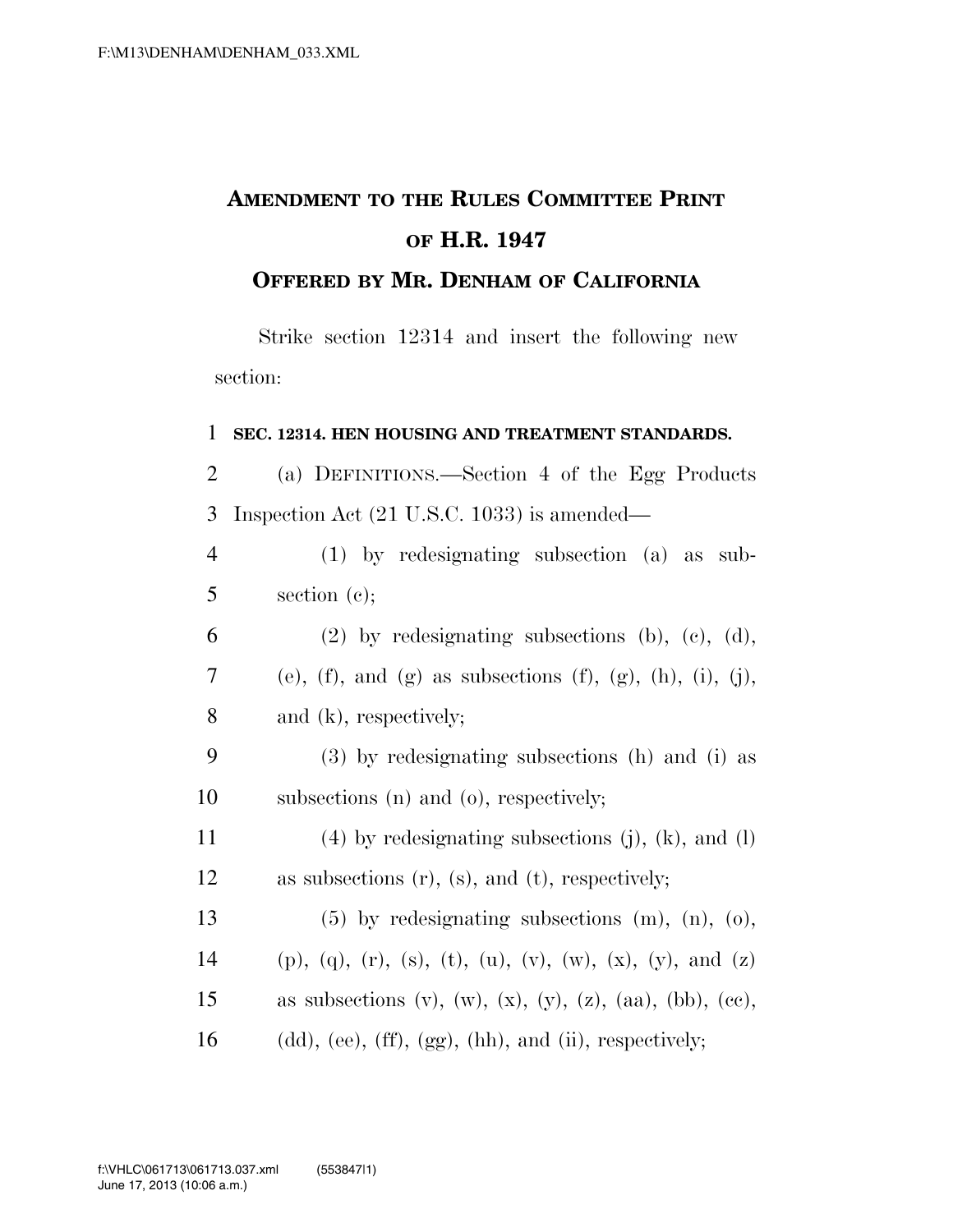(6) by inserting before subsection (c), as redes- ignated by paragraph (1), the following new sub-sections:

 ''(a) The term 'adequate environmental enrichments' means adequate perch space, dust bathing or scratching areas, and nest space, as defined by the Secretary of Agri- culture, based on the best available science, including the most recent studies available at the time that the Sec-retary defines the term.

 ''(b) The term 'adequate housing-related labeling' means a conspicuous, legible marking on the front or top of a package of eggs accurately indicating the type of housing that the egg-laying hens were provided during egg production, in one of the following formats:

15 ''(1) 'Eggs from free-range hens' to indicate 16 that the egg-laying hens from which the eggs or egg products were derived were, during egg production—

18  $"({\rm A})$  not housed in caging devices; and

19  $"$ (B) provided with outdoor access.

 $\frac{1}{2}$  (2) 'Eggs from cage-free hens' to indicate that the egg-laying hens from which the eggs or egg products were derived were, during egg production, not housed in caging devices.

24 ''(3) 'Eggs from enriched cages' to indicate that the egg-laying hens from which the eggs or egg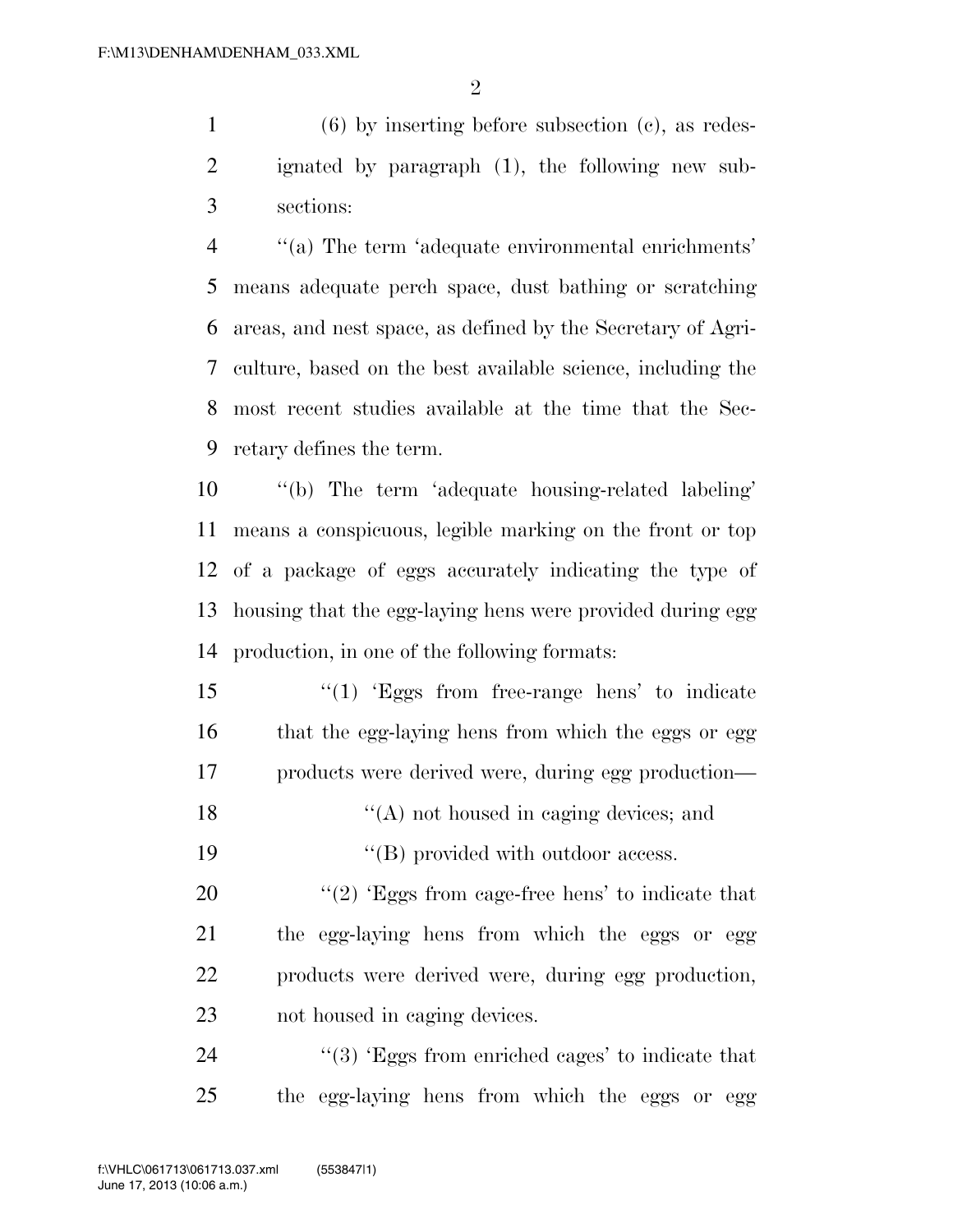| $\mathbf{1}$   | products were derived were, during egg production,       |
|----------------|----------------------------------------------------------|
| $\overline{2}$ | housed in caging devices that—                           |
| 3              | "(A) contain adequate environmental en-                  |
| $\overline{4}$ | richments; and                                           |
| 5              | $\cdot$ (B) provide the hens a minimum of 116            |
| 6              | square inches of individual floor space per              |
| 7              | brown hen and 101 square inches of individual            |
| 8              | floor space per white hen.                               |
| 9              | $\cdot$ (4) Eggs from caged hens' to indicate that       |
| 10             | the egg-laying hens from which the eggs or egg           |
| 11             | products were derived were, during egg production,       |
| 12             | housed in caging devices that either—                    |
| 13             | $\lq\lq$ do not contain adequate environ-                |
| 14             | mental enrichments; or                                   |
| 15             | $\lq\lq (B)$ do not provide the hens a minimum           |
| 16             | of 116 square inches of individual floor space           |
| 17             | per brown hen and 101 square inches of indi-             |
| 18             | vidual floor space per white hen.";                      |
| 19             | $(7)$ by inserting after subsection (c), as redesig-     |
| 20             | nated by paragraph (1), the following new sub-           |
| 21             | sections:                                                |
| 22             | "(d) The term 'brown hen' means a brown egg-laying       |
| 23             | hen used for commercial egg production.                  |
| 24             | "(e) The term 'caging device' means any cage, enclo-     |
| 25             | sure, or other device used for the housing of egg-laying |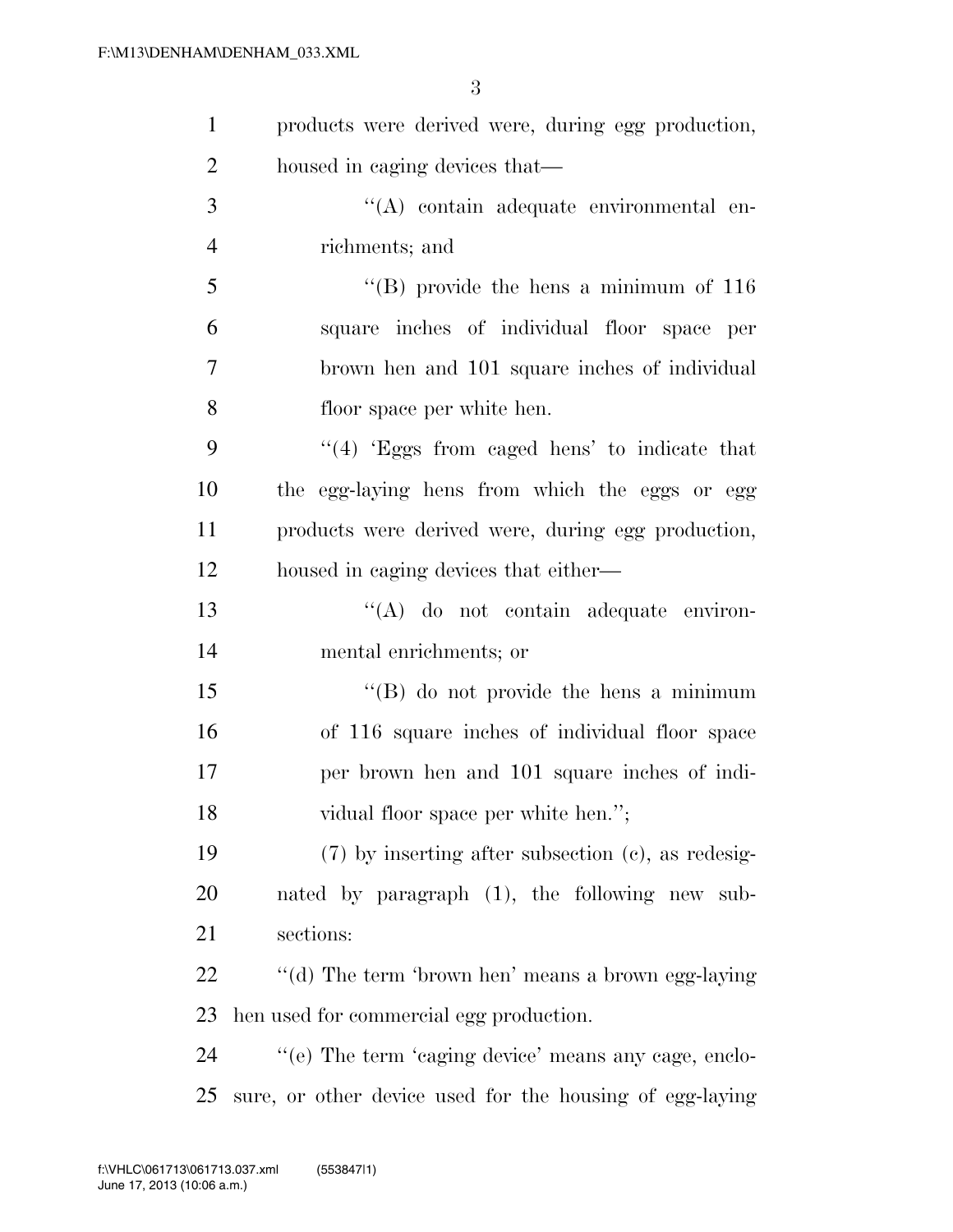hens for the production of eggs in commerce, but does not include an open barn or other fixed structure without in-ternal caging devices.'';

 (8) by inserting after subsection (k), as redesig- nated by paragraph (2), the following new sub-sections:

 ''(l) The term 'egg-laying hen' means any female do- mesticated chicken, including white hens and brown hens, used for the commercial production of eggs for human consumption.

11 ""(m) The term 'existing caging device' means any caging device that was continuously in use for the produc- tion of eggs in commerce on or before December 31, 2011.'';

 (9) by inserting after subsection (o), as redesig- nated by paragraph (3), the following new sub-sections:

 ''(p) The term 'feed-withdrawal molting' means the practice of preventing food intake for the purpose of in-ducing egg-laying hens to molt.

 ''(q) The term 'individual floor space' means the amount of total floor space in a caging device available to each egg-laying hen in the device, which is calculated by measuring the total floor space of the caging device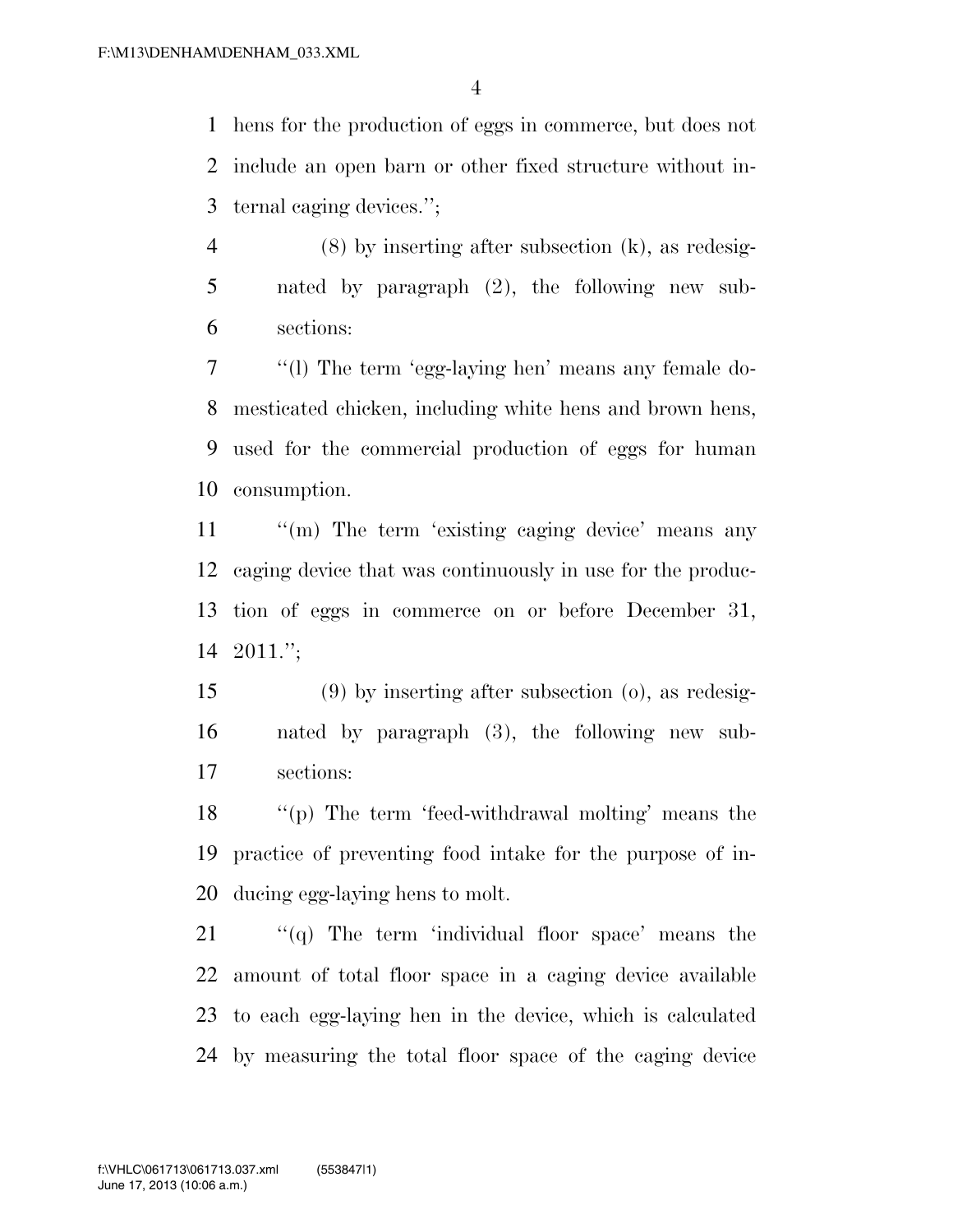and dividing by the total number of egg-laying hens in the device.'';

 (10) by inserting after subsection (t), as redes- ignated by paragraph (4), the following new sub-section:

 ''(u) The term 'new caging device' means any caging device that was not continuously in use for the production of eggs in commerce on or before December 31, 2011.''; and

 (11) by inserting at the end the following new subsections:

12 ''(ii) The term 'water-withdrawal molting' means the practice of preventing water intake for the purpose of in-ducing egg-laying hens to molt.

 ''(kk) The term 'white hen' means a white egg-laying hen used for commercial egg production.''.

 (b) HOUSING AND TREATMENT OF EGG-LAYING HENS.—The Egg Products Inspection Act (21 U.S.C. 1031 et seq.) is amended by inserting after section 7 (21 U.S.C. 1036) the following new sections:

 **''SEC. 7A. HOUSING AND TREATMENT OF EGG-LAYING HENS.** 

- 23 "(a) ENVIRONMENTAL ENRICHMENTS.—
- ''(1) EXISTING CAGING DEVICES.—Beginning on the date that is 15 years after the date of enact-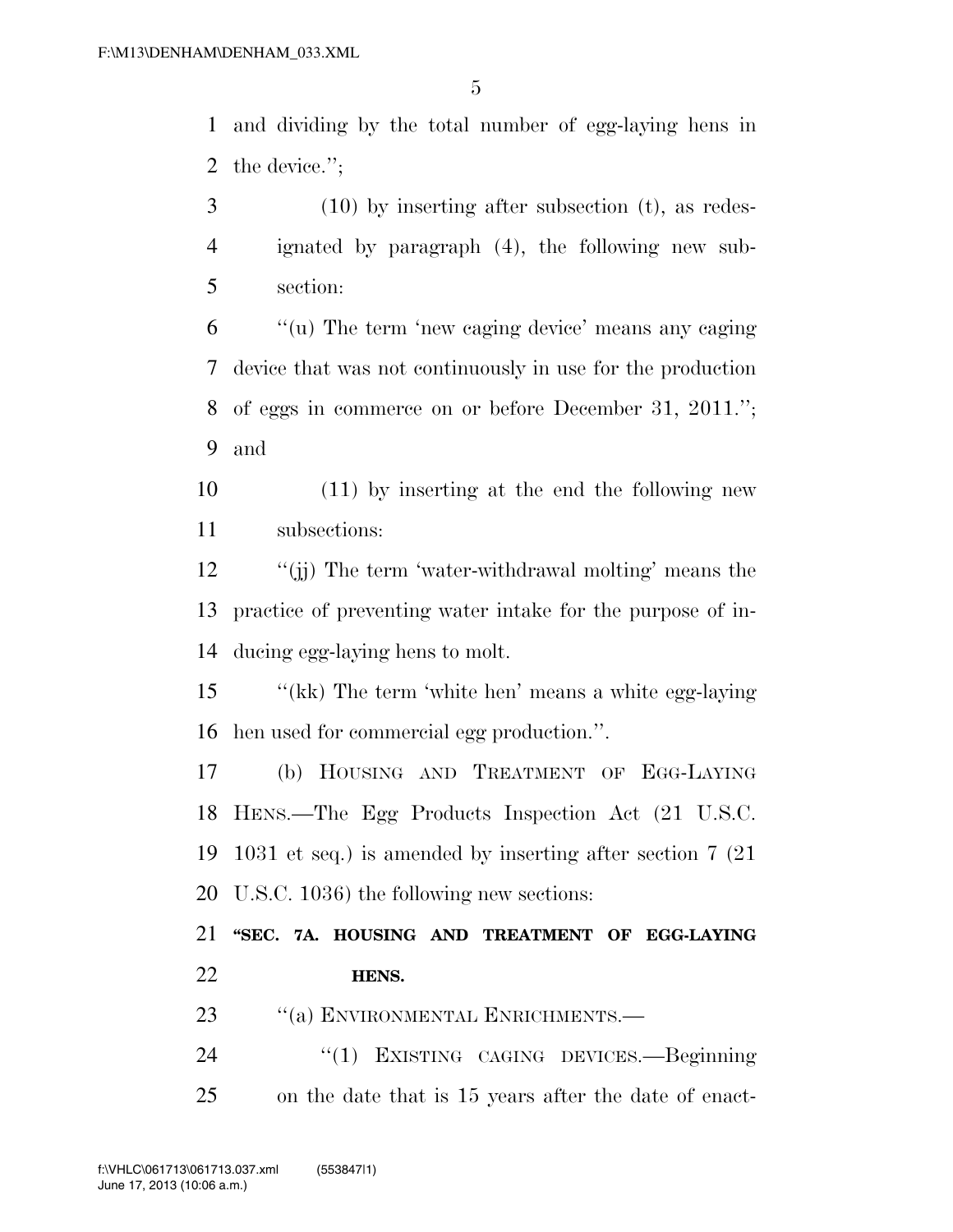ment of the Federal Agriculture Reform and Risk Management Act of 2013, all existing caging devices shall provide egg-laying hens housed therein ade-quate environmental enrichments.

 ''(2) NEW CAGING DEVICES.—Beginning on the date that is 9 years after the date of enactment of the Federal Agriculture Reform and Risk Manage- ment Act of 2013, all new caging devices shall pro- vide egg-laying hens housed therein adequate envi-ronmental enrichments.

11 "(3) CAGING DEVICES IN CALIFORNIA.

12 "(A) NEW CAGING DEVICES.—All caging devices in California installed after the date of enactment of the Federal Agriculture Reform and Risk Management Act of 2013 shall pro- vide egg-laying hens housed therein adequate environmental enrichments beginning on the date that is 90 days after that date of enact-ment.

20 "(B) EXISTING CAGING DEVICES.—All cag- ing devices in California installed before the date of enactment of the Federal Agriculture Reform and Risk Management Act of 2013 shall provide egg-laying hens housed therein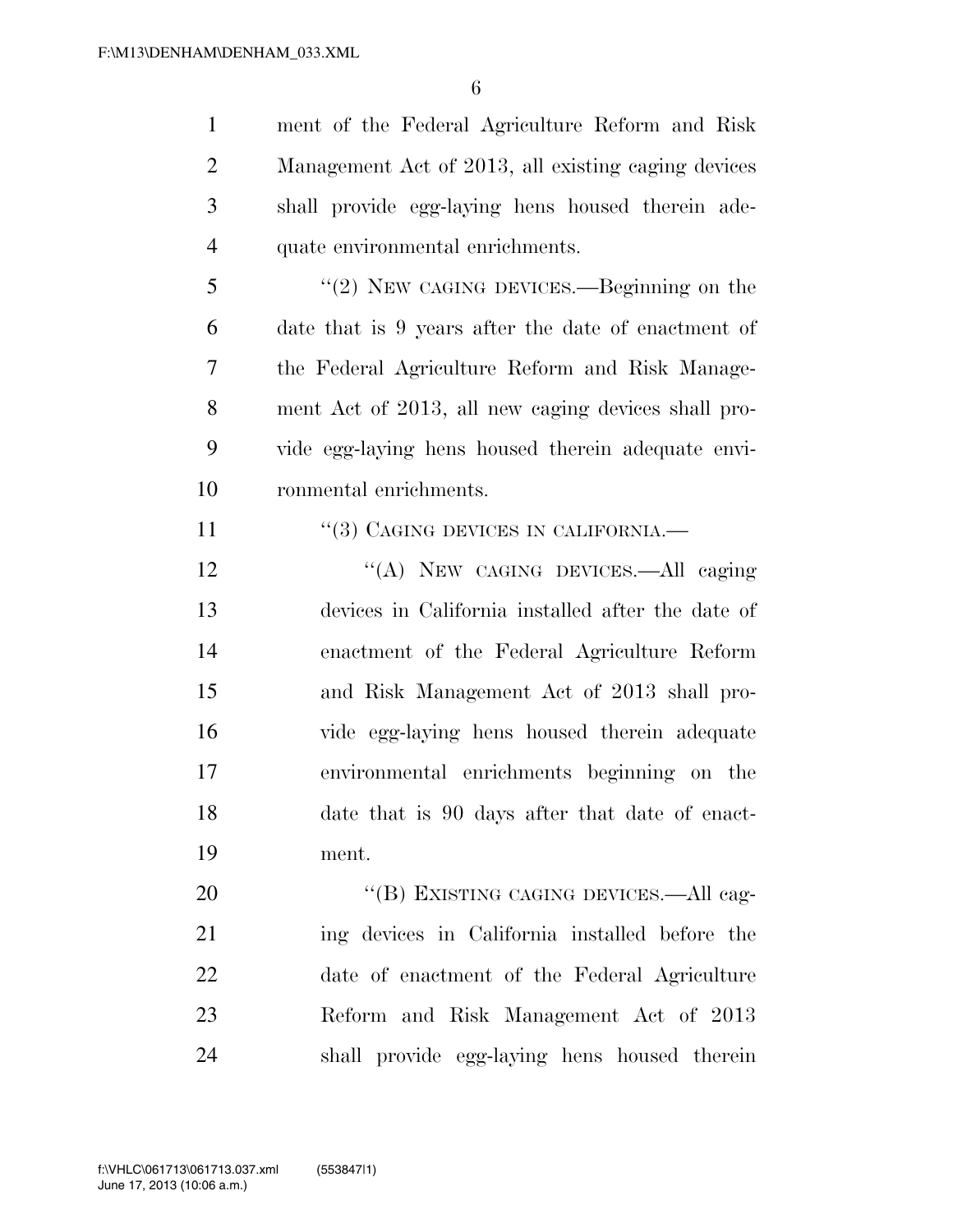| $\mathbf{1}$   | adequate environmental enrichments beginning        |
|----------------|-----------------------------------------------------|
| $\overline{2}$ | on January 1, 2024.                                 |
| 3              | $``$ (b) FLOOR SPACE.—                              |
| $\overline{4}$ | "(1) EXISTING CAGING DEVICES.—All existing          |
| 5              | caging devices shall provide egg-laying hens housed |
| 6              | therein-                                            |
| 7              | "(A) beginning on the date that is 4 years          |
| 8              | after the date of enactment of the Federal Agri-    |
| 9              | culture Reform and Risk Management Act of           |
| 10             | 2013 and until the date that is 15 years after      |
| 11             | such date of enactment, a minimum of 76             |
| 12             | square inches of individual floor space per         |
| 13             | brown hen and 67 square inches of individual        |
| 14             | floor space per white hen; and                      |
| 15             | "(B) beginning on the date that is $15$             |
| 16             | years after the date of enactment of the Fed-       |
| 17             | eral Agriculture Reform and Risk Management         |
| 18             | Act of 2013, a minimum of 144 square inches         |
| 19             | of individual floor space per brown hen and 124     |
| 20             | square inches of individual floor space per white   |
| 21             | hen.                                                |
| 22             | "(2) NEW CAGING DEVICES.—All new caging             |
| 23             | devices shall provide egg-laying hens housed there- |
| 24             | $in$ —                                              |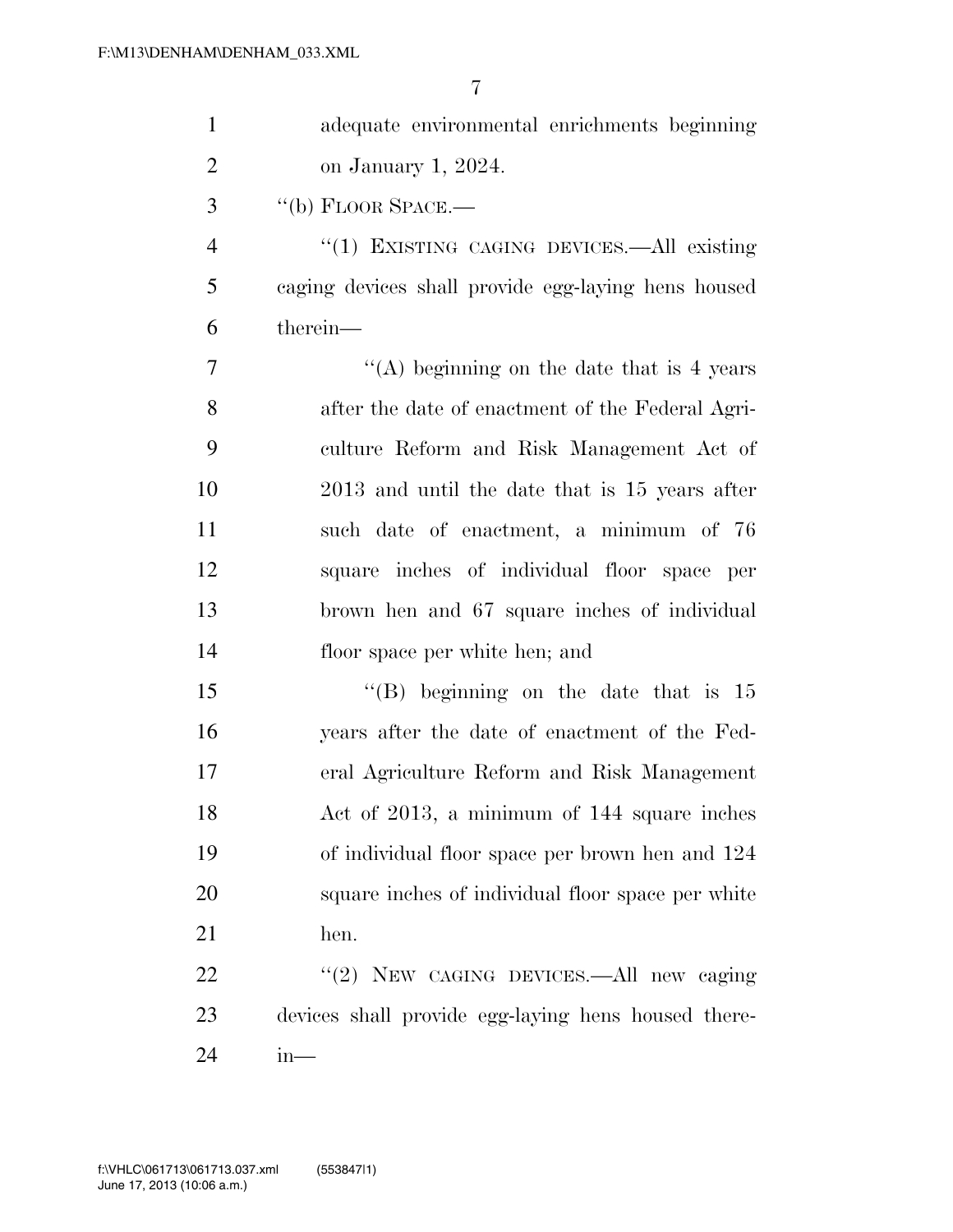1 ''(A) beginning on the date that is 3 years after the date of enactment of the Federal Agri- culture Reform and Risk Management Act of 2013 and until the date that is 6 years after such date of enactment, a minimum of 90 square inches of individual floor space per brown hen and 78 square inches of individual floor space per white hen;

 $"$ (B) beginning on the date that is 6 years after the date of enactment of the Federal Agri- culture Reform and Risk Management Act of 2013 and until the date that is 9 years after such date of enactment, a minimum of 102 square inches of individual floor space per brown hen and 90 square inches of individual floor space per white hen;

 $\langle \text{C}(\text{C}) \rangle$  beginning on the date that is 9 years after the date of enactment of the Federal Agri- culture Reform and Risk Management Act of 2013 and until the date that is 12 years after such date of enactment, a minimum of 116 square inches of individual floor space per brown hen and 101 square inches of individual floor space per white hen;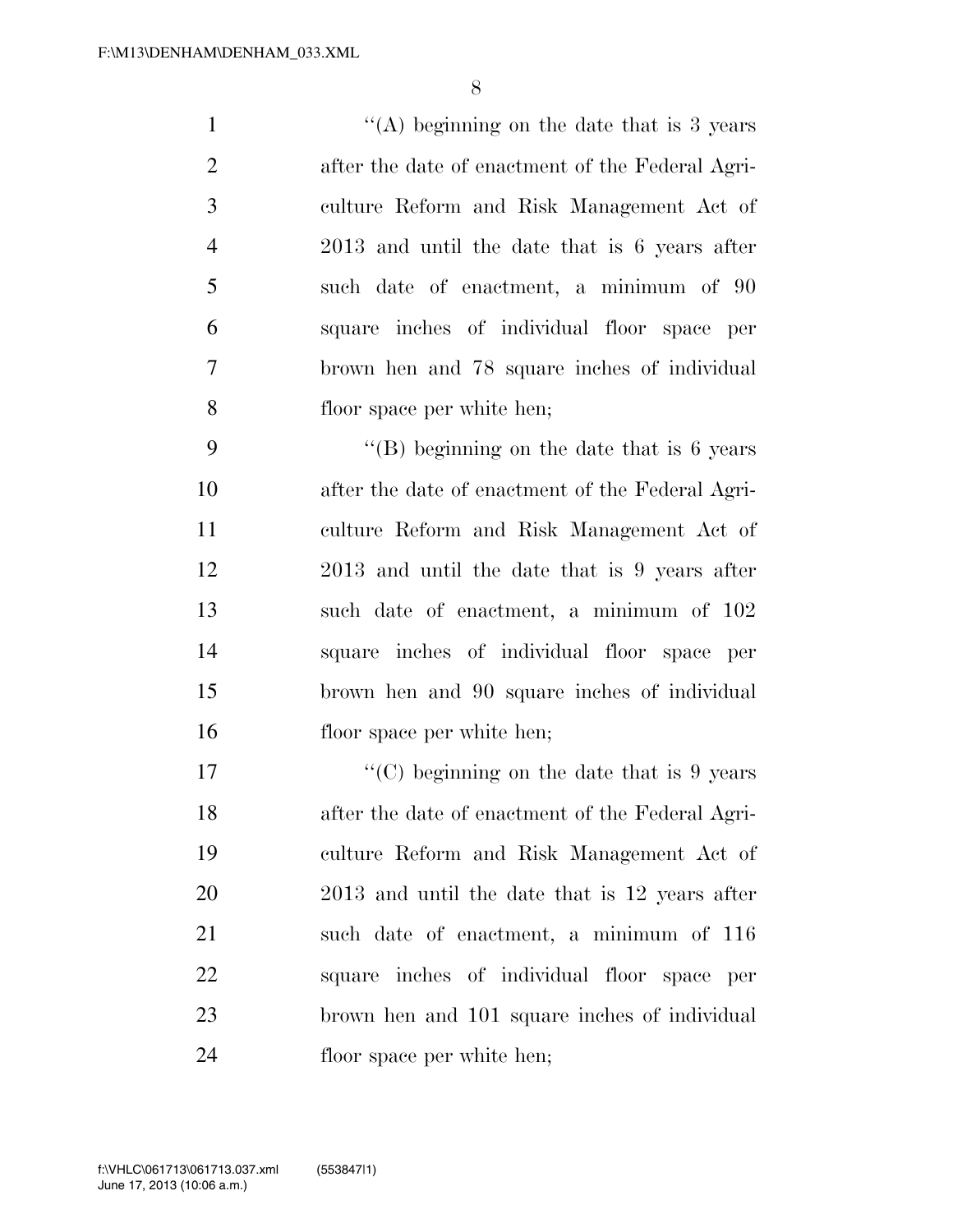| $\mathbf{1}$   | "(D) beginning on the date that is $12$           |
|----------------|---------------------------------------------------|
| $\overline{2}$ | years after the date of enactment of the Fed-     |
| 3              | eral Agriculture Reform and Risk Management       |
| $\overline{4}$ | Act of 2013 and until the date that is 15 years   |
| 5              | after such date of enactment, a minimum of        |
| 6              | 130 square inches of individual floor space per   |
| $\overline{7}$ | brown hen and 113 square inches of individual     |
| 8              | floor space per white hen; and                    |
| 9              | "(E) beginning on the date that is $15$           |
| 10             | years after the date of enactment of the Fed-     |
| 11             | eral Agriculture Reform and Risk Management       |
| 12             | Act of 2013, a minimum of 144 square inches       |
| 13             | of individual floor space per brown hen and 124   |
| 14             | square inches of individual floor space per white |
| 15             | hen.                                              |
| 16             | "(3) CALIFORNIA CAGING DEVICES.-                  |
| 17             | "(A) EXISTING CAGING DEVICES.—All cag-            |
| 18             | ing devices in California installed before the    |
| 19             | date of enactment of the Federal Agriculture      |
| 20             | Reform and Risk Management Act of 2013            |
| 21             | shall provide egg-laying hens housed therein—     |
| 22             | "(i) beginning on January 1, 2015,                |
| 23             | and through December 31, 2023, a min-             |
| 24             | imum of 134 square inches of individual           |
| 25             | floor space per brown hen and 116 square          |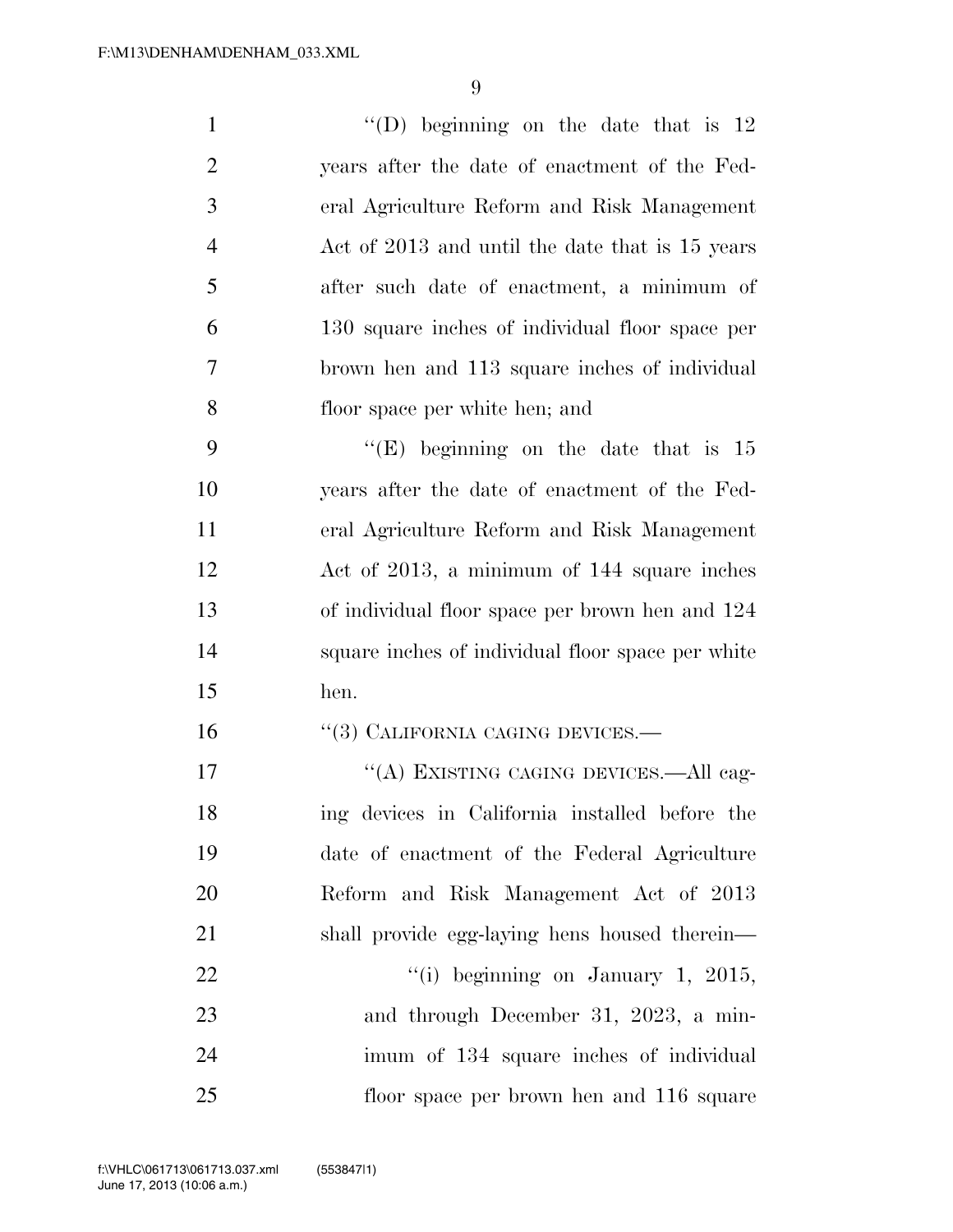| $\mathbf{1}$   | inches of individual floor space per white        |
|----------------|---------------------------------------------------|
| $\overline{2}$ | hen; and                                          |
| 3              | "(ii) beginning on January 1, 2024, a             |
| $\overline{4}$ | minimum of 144 square inches of indi-             |
| 5              | vidual floor space per brown hen and 124          |
| 6              | square inches of individual floor space per       |
| $\tau$         | white hen.                                        |
| 8              | "(B) NEW CAGING DEVICES.—All caging               |
| 9              | devices in California installed after the date of |
| 10             | enactment of the Federal Agriculture Reform       |
| 11             | and Risk Management Act of 2013 shall pro-        |
| 12             | vide egg-laying hens housed therein—              |
| 13             | "(i) beginning on the date that is $90$           |
| 14             | days after the date of enactment of the           |
| 15             | Federal Agriculture Reform and Risk               |
| 16             | Management Act of 2013, and through               |
| 17             | December 31, 2023, a minimum of $134$             |
| 18             | square inches of individual floor space per       |
| 19             | brown hen and 116 square inches of indi-          |
| 20             | vidual floor space per white hen; and             |
| 21             | "(ii) beginning on January 1, 2024, a             |
| 22             | minimum of 144 square inches of indi-             |
| 23             | vidual floor space per brown hen and 124          |
| 24             | square inches of individual floor space per       |
| 25             | white hen.                                        |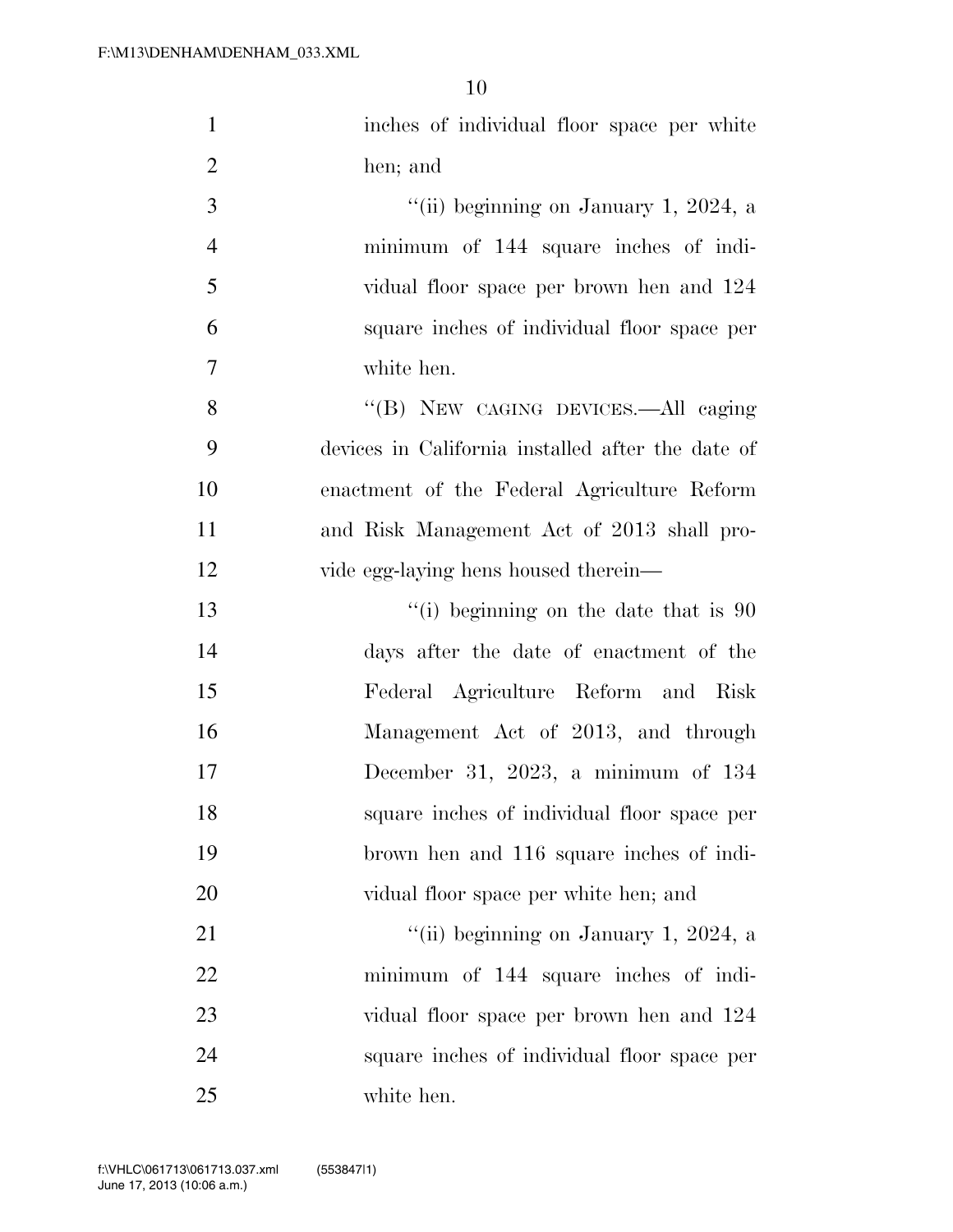"(c) AIR QUALITY.—

 $\frac{1}{2}$  (1) In GENERAL.—Beginning on the date that is 2 years after the date of enactment of the Federal Agriculture Reform and Risk Management Act of 2013, an egg handler shall provide all egg-laying hens under the ownership or control of such handler with acceptable air quality, which does not exceed more than 25 parts per million of ammonia during normal operations.

 $(2)$  TEMPORARY EXCESS AMMONIA LEVELS AL- LOWED.—Notwithstanding paragraph (1), an egg handler may provide egg-laying hens under the own- ership or control of such handler with air quality containing more than 25 parts per million of ammo- nia for temporary periods as necessary because of extraordinary weather circumstances or other un-usual circumstances.

 ''(d) FORCED MOLTING.—Beginning on the date that is 2 years after the date of enactment of the Federal Agri- culture Reform and Risk Management Act of 2013, no egg handler may subject any egg-laying hen under the ownership or control of such handler to feed-withdrawal or water-withdrawal molting.

24 ''(e) EUTHANASIA.—Beginning on the date that is 2 years after the date of enactment of the Federal Agri-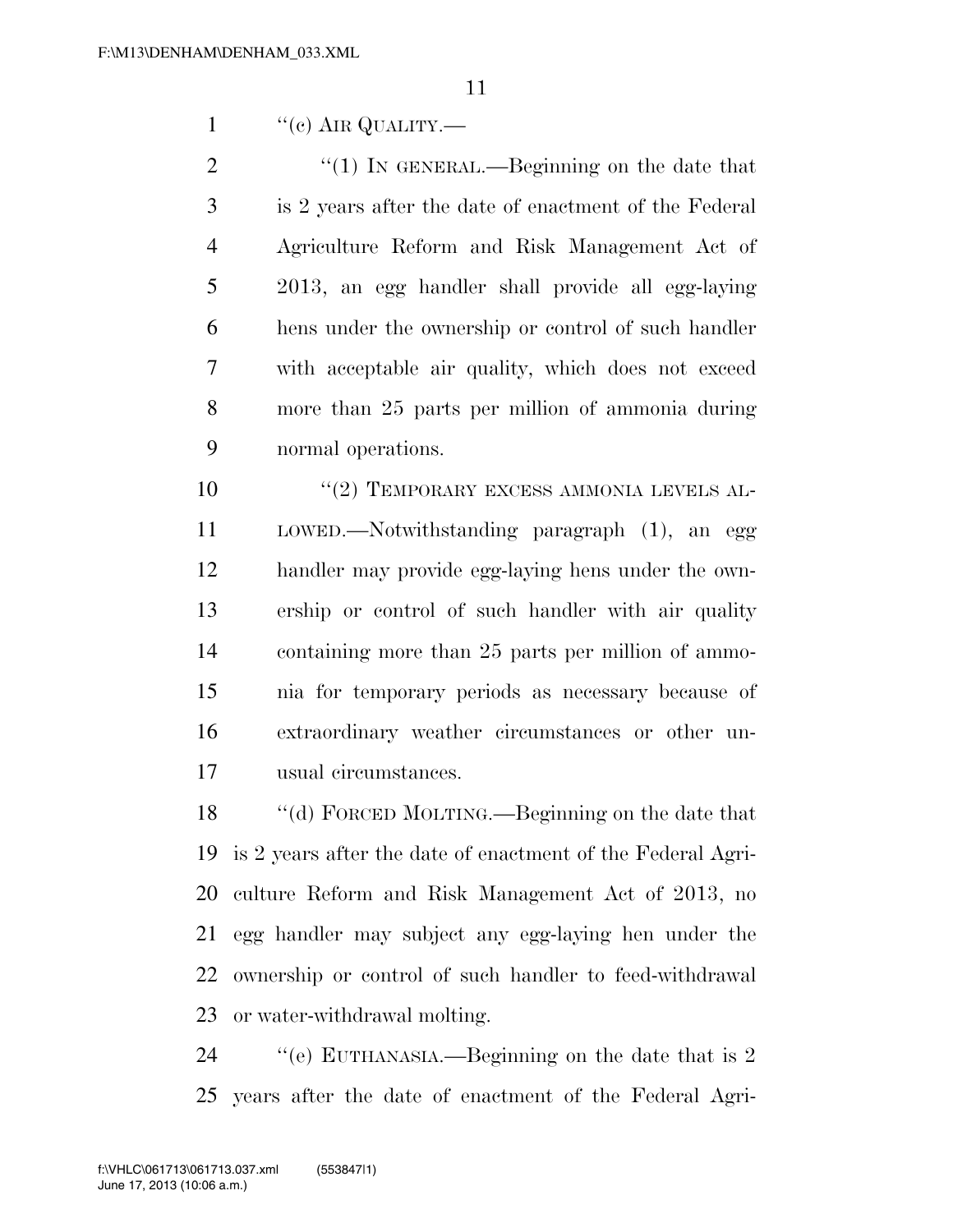culture Reform and Risk Management Act of 2013, an egg handler shall provide, when necessary, all egg-laying hens under the ownership or control of such handler with euthanasia that is humane and uses a method deemed 'Ac- ceptable' by the American Veterinary Medical Association. ''(f) PROHIBITION ON NEW UNENRICHABLE CAGES.—No person shall build, construct, implement, or place into operation any new caging device for the produc- tion of eggs to be sold in commerce unless the device—  $\frac{10}{10}$  provides the egg-laying hens to be con- tained therein a minimum of 76 square inches of in- dividual floor space per brown hen or 67 square inches of individual floor space per white hen; and  $(2)$  is capable of being adapted to accommo- date adequate environmental enrichments. "(g) EXEMPTIONS.— 17 "(1) RECENTLY-INSTALLED EXISTING CAGING DEVICES.—The requirements under subsections 19 (a)(1) and (b)(1)(B) shall not apply to any existing caging device that was first placed into operation be- tween January 1, 2008, and December 31, 2011. This exemption shall expire on December 31, 2029, at which time the requirements contained in sub-24 sections (a)(1) and (b)(1)(B) shall apply to all exist-ing caging devices.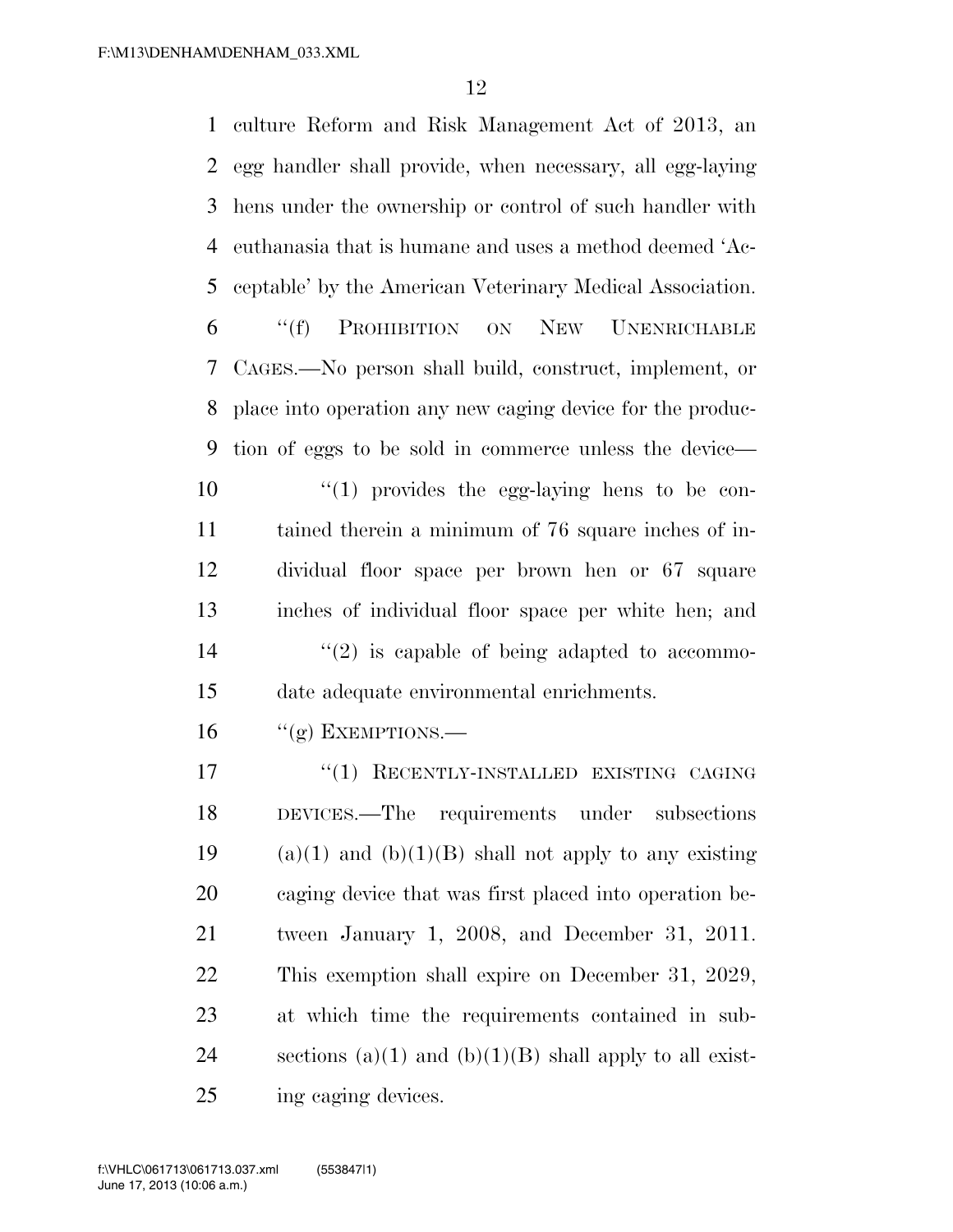1 ''(2) HENS ALREADY IN PRODUCTION.—The re-2 quirements under subsections  $(a)(1)$ ,  $(a)(2)$ , (b)(1)(B), and (b)(2) shall not apply to any caging device containing egg-laying hens who are already in egg production on the date that such requirement takes effect. This exemption shall expire on the date that such egg-laying hens are removed from egg pro-duction.

9 "(3) SMALL PRODUCERS.—This section shall not apply to an egg handler who buys, sells, handles, or processes eggs or egg products solely from 1 flock of not more than 3,000 egg-laying hens.

 ''(4) EDUCATIONAL AND RESEARCH INSTITU- TIONS.—The provisions of this section related to housing, treatment, or housing-related labeling shall not apply to egg production at an accredited edu- cational or research institution, or to the purchase, sale, handling, or processing of eggs or egg products in connection with such production.

20 "(5) INDIVIDUAL ENCLOSURES.—The environ- mental enrichment requirements under subsection (a) shall not apply to any caging device that con-tains only 1 egg-laying hen.

24 "(6) OTHER LIVESTOCK OR POULTRY PRODUC-TION.—This section shall apply only to commercial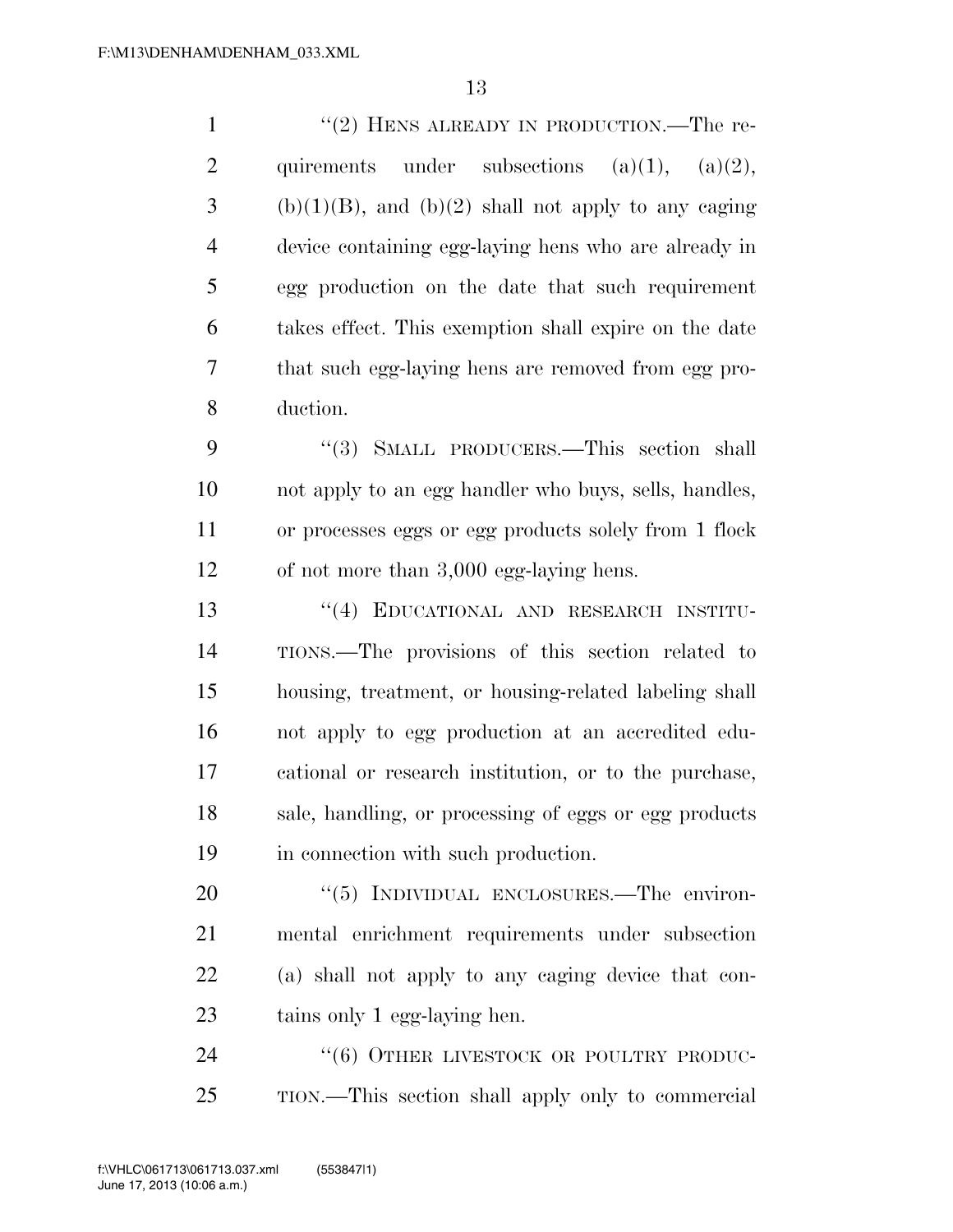egg production. This section shall not apply to the production of pork, beef, turkey, dairy, broiler chick-en, veal, or other livestock or poultry.

#### **''SEC. 7B. PHASE-IN CONVERSION REQUIREMENTS.**

#### ''(a) NATIONAL CONVERSION REQUIREMENTS.—

 ''(1) FIRST CONVERSION PHASE.—Beginning on the date that is 6 years after the date of enactment of the Federal Agriculture Reform and Risk Man- agement Act of 2013, at least 25 percent of the egg- laying hens in commercial egg production shall be housed either in new caging devices or in existing caging devices that provide the hens contained there- in with a minimum of 102 square inches of indi- vidual floor space per brown hen and 90 square inches of individual floor space per white hen.

 ''(2) SECOND CONVERSION PHASE.—Beginning on the date that is 12 years after the date of enact- ment of the Federal Agriculture Reform and Risk Management Act of 2013, at least 55 percent of the egg-laying hens in commercial egg production shall be housed either in new caging devices or in existing caging devices that provide the hens contained there- in with a minimum of 130 square inches of indi- vidual floor space per brown hen and 113 square inches of individual floor space per white hen.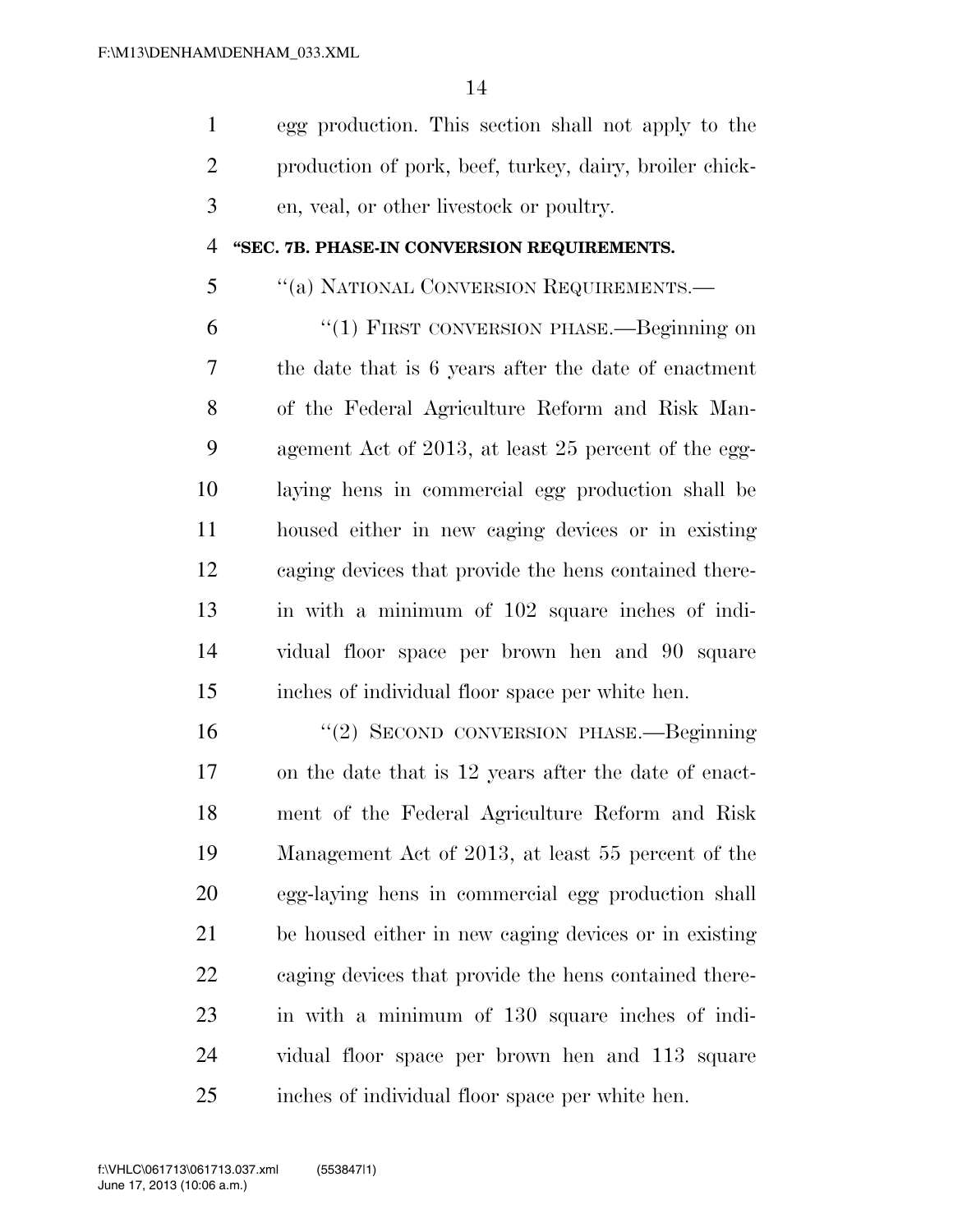''(3) FINAL CONVERSION PHASE.—Beginning on December 31, 2029, all egg-laying hens confined in caging devices shall be provided adequate environ- mental enrichments and a minimum of 144 square inches of individual floor space per brown hen and 124 square inches of individual floor space per white hen.

8 "(b) CALIFORNIA CONVERSION REQUIREMENTS.—

9 "(1) FIRST CONVERSION PHASE.—Beginning on the date that is 2 years and 180 days after the date of enactment of the Federal Agriculture Reform and Risk Management Act of 2013, at least 25 percent of the egg-laying hens in commercial egg production in California shall be provided adequate environ- mental enrichments and a minimum of 134 square inches of individual floor space per brown hen and 116 square inches of individual floor space per white hen.

 ''(2) SECOND CONVERSION PHASE.—Beginning on the date that is 5 years after the date of enact- ment of the Federal Agriculture Reform and Risk Management Act of 2013, at least 50 percent of the egg-laying hens in commercial egg production in California shall be provided adequate environmental enrichments and a minimum of 134 square inches of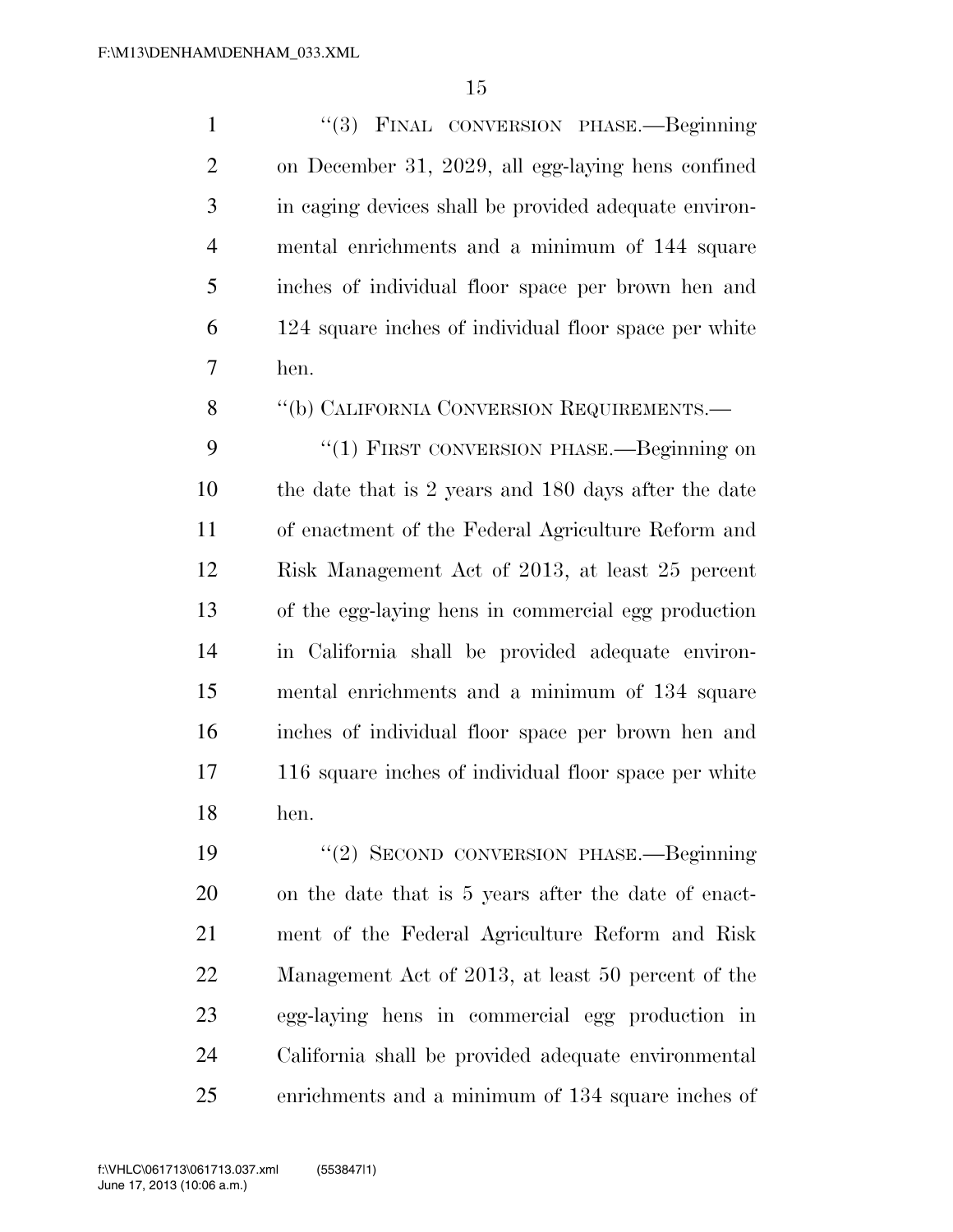individual floor space per brown hen and 116 square inches of individual floor space per white hen.

 ''(3) THIRD CONVERSION PHASE.—Beginning on the date that is 7 years and 180 days after the date of enactment of the Federal Agriculture Re- form and Risk Management Act of 2013, at least 75 percent of the egg-laying hens in commercial egg production in California shall be provided adequate environmental enrichments and a minimum of 134 square inches of individual floor space per brown hen and 116 square inches of individual floor space per white hen.

 ''(4) FINAL CONVERSION PHASE.—Beginning on the date that is 10 years after the date of enact- ment of the Federal Agriculture Reform and Risk Management Act of 2013, all egg-laying hens in commercial egg production in California shall be provided adequate environmental enrichments and a minimum of 144 square inches of individual floor space per brown hen and 124 square inches of indi-21 vidual floor space per white hens.

22 "(c) COMPLIANCE.—

23 "(1) In GENERAL.—At the end of the 6-year period that begins on the date of enactment of the Federal Agriculture Reform and Risk Management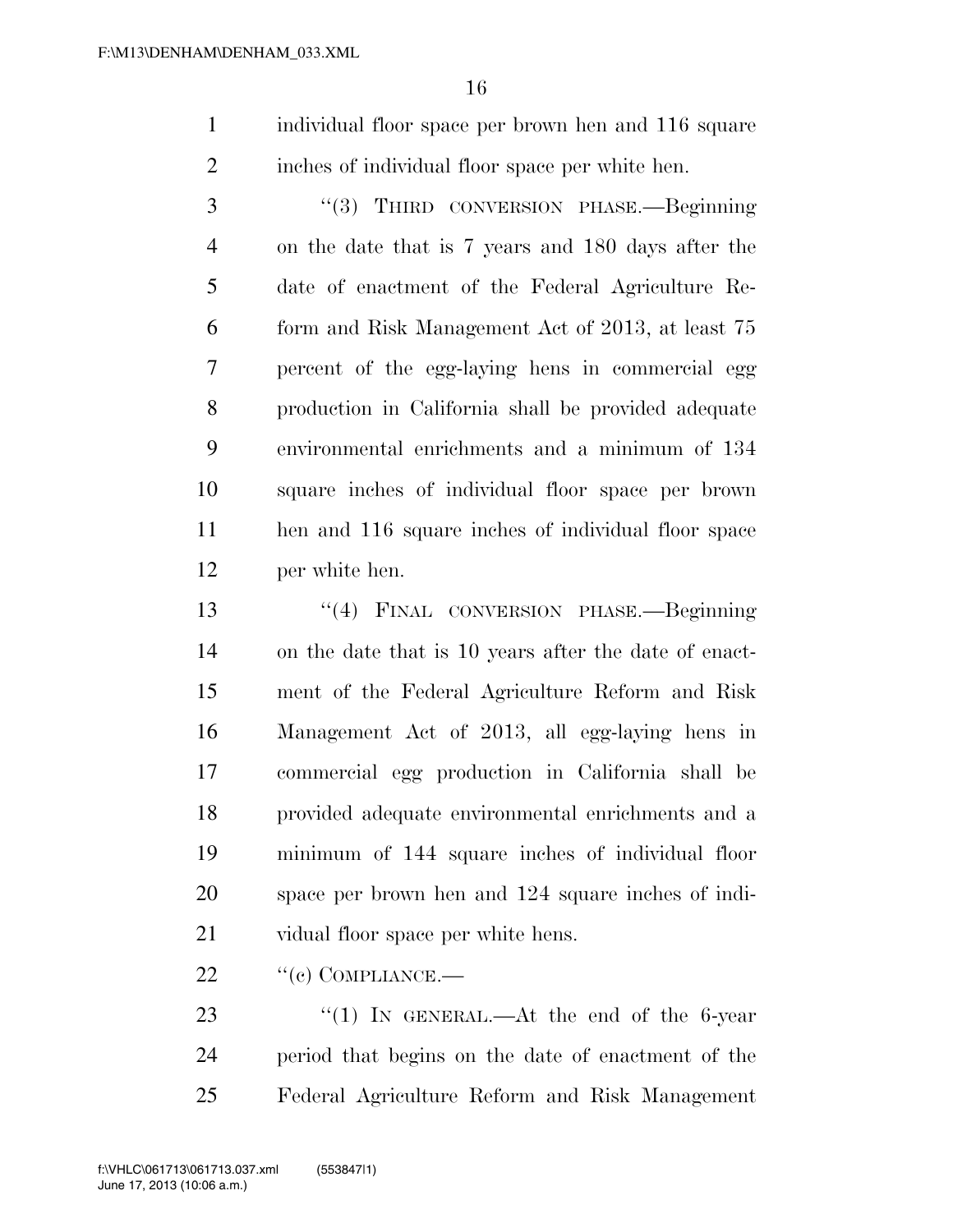| $\mathbf{1}$   | Act of 2013, the Secretary shall determine, after       |
|----------------|---------------------------------------------------------|
| $\overline{2}$ | having reviewed and analyzed the results of an inde-    |
| 3              | pendent, national survey of caging devices, wheth-      |
| $\overline{4}$ | $er$ —                                                  |
| 5              | "(A) the requirements of subsection $(a)(1)$            |
| 6              | have been met; and                                      |
| 7              | "(B) the requirements of subsection $(b)(2)$            |
| 8              | have been met.                                          |
| 9              | $``(2)$ NATIONAL CONVERSION REQUIREMENTS                |
| 10             | NOT MET.—If the Secretary finds that the require-       |
| 11             | ments of subsection $(a)(1)$ have not been met, begin-  |
| 12             | ning on January 1, 2020, the floor space require-       |
| 13             | ments (regardless of the date on which such require-    |
| 14             | ments expire) related to new caging devices under       |
| 15             | subsection $(b)(2)(B)$ of section 7A shall apply to ex- |
| 16             | isting caging devices placed into operation prior to    |
| 17             | January 1, 1995.                                        |
| 18             | "(3) CALIFORNIA CONVERSION REQUIREMENTS                 |
| 19             | NOT MET.—If the Secretary finds that the require-       |
| 20             | ments of subsection $(b)(2)$ have not been met, begin-  |
| 21             | ning on the date that is 1 year after the date on       |
| 22             | which the Secretary makes such finding, the floor       |
| 23             | space and enrichments requirements (regardless of       |
| 24             | the date on which such requirements become effec-       |
| 25             | tive) under subsection $(a)(3)(A)$ and subsection       |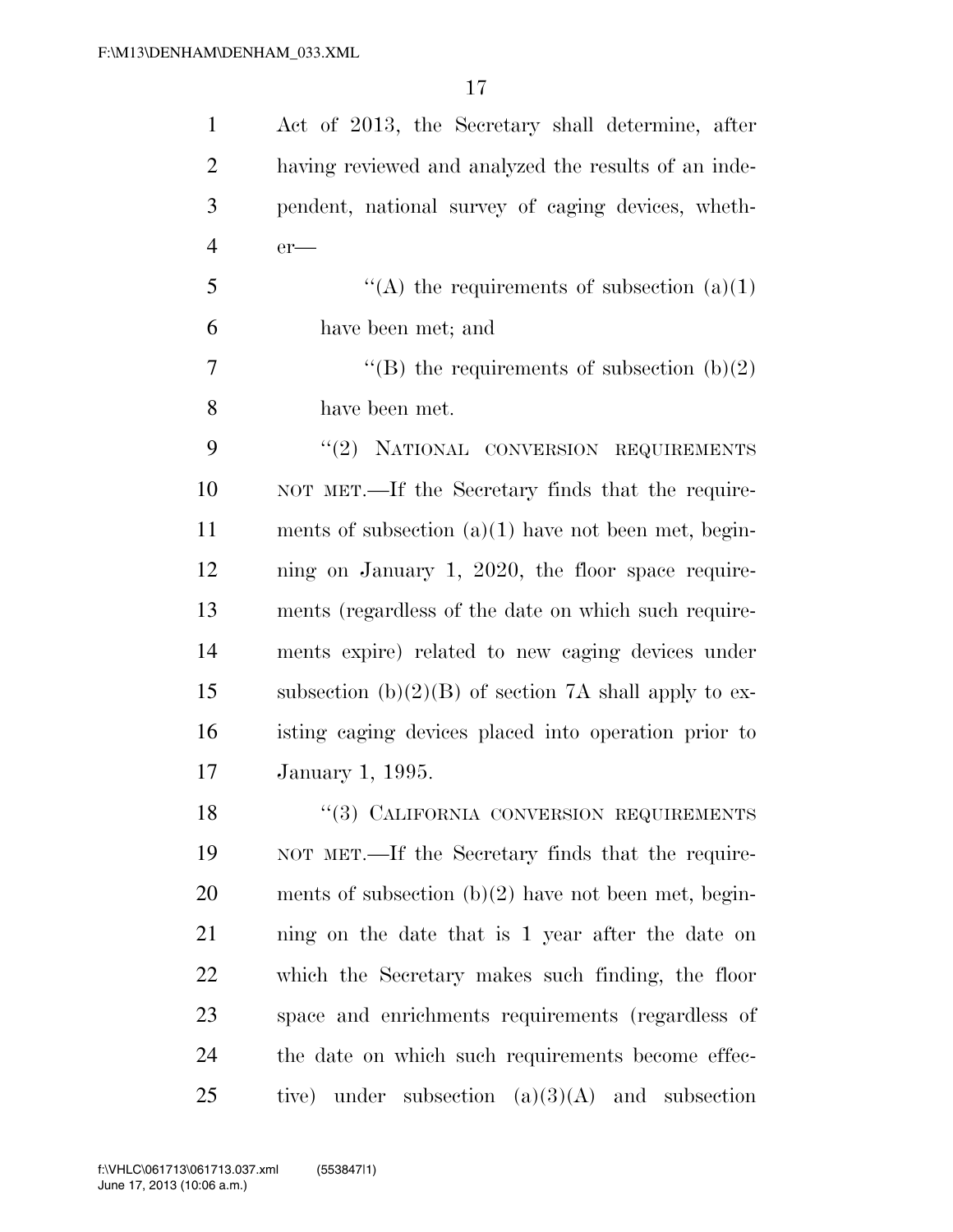1 (b)(3)(B)(ii) of section 7A shall apply to all caging devices in California.

3 "(4) REPORT.—On the date that is 12 years after the date of enactment of the Federal Agri- culture Reform and Risk Management Act of 2013, and on or after December 31, 2029, the Secretary shall submit to the Committee on Agriculture of the House of Representatives and the Committee on Ag- riculture, Nutrition, and Forestry of the Senate a report on the compliance with subsections (a) and (b).

12 <sup>''</sup>(5) RELATIONSHIP TO OTHER ENFORCEMENT PROVISION.—Notwithstanding section 12, the rem- edies provided in this subsection shall be the exclu-sive remedies for violations of this section.''.

 (c) INSPECTIONS.—Section 5 of the Egg Products In-spection Act (21 U.S.C. 1034) is amended—

 (1) in subsection (d), in the first sentence, by inserting ''(other than requirements with respect to housing, treatment, and housing-related labeling)'' after ''as he deems appropriate to assure compliance with such requirements''; and

23 (2) in subsection (e)—

24 (A) in paragraph  $(1)$ —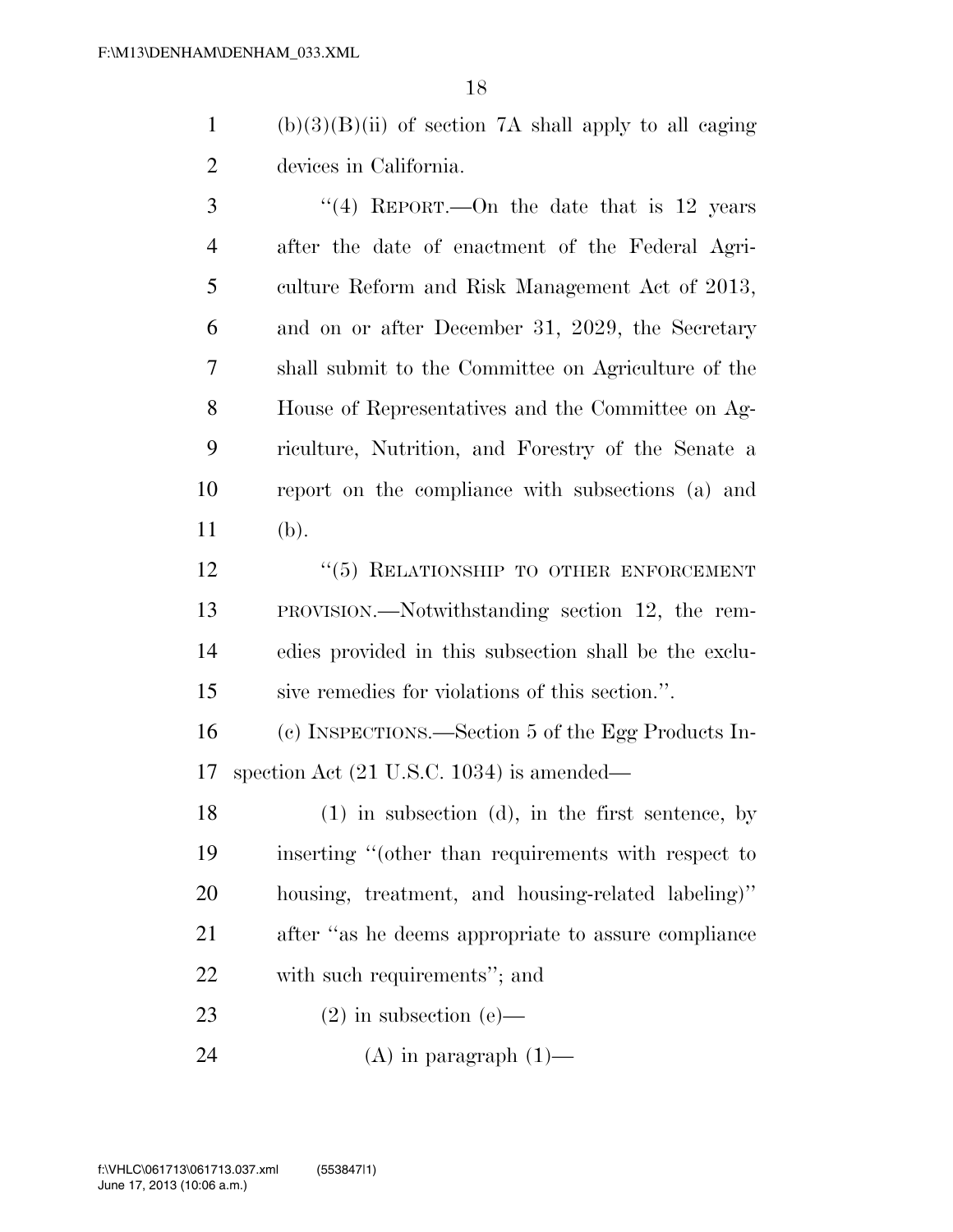| $\mathbf{1}$   | (i) in subparagraph $(A)$ , by striking         |
|----------------|-------------------------------------------------|
| $\overline{2}$ | "and";                                          |
| 3              | (ii)<br>by redesignating subparagraph           |
| $\overline{4}$ | $(B)$ as subparagraph $(C)$ ;                   |
| 5              | (iii) by inserting after subparagraph           |
| 6              | $(A)$ the following new subparagraph:           |
| $\overline{7}$ | "(B) are derived from egg-laying hens           |
| 8              | housed and treated in compliance with section   |
| 9              | $7A$ ; and"; and                                |
| 10             | $(iv)$ in subparagraph $(C)$ , as redesig-      |
| 11             | nated by clause (ii), by inserting "adequate"   |
| 12             | housing-related labeling and" after "con-       |
| 13             | $\text{tain''};$                                |
| 14             | $(B)$ in paragraph $(2)$ , by striking "In the  |
| 15             | case of a shell egg packer" and inserting "In   |
| 16             | the case of an egg handler with a flock of more |
| 17             | than 3,000 egg-laying hens or a shell egg pack- |
| 18             | $er$ ":                                         |
| 19             | $(C)$ in paragraph $(3)$ , by inserting "(other |
| 20             | than requirements with respect to housing,      |
| 21             | treatment, and housing-related labeling)" after |
| 22             | "to ensure compliance with the requirements of  |
| 23             | paragraph $(1)$ "; and                          |
| 24             | (D) in paragraph $(4)$ , by striking "with a    |
| 25             | flock of not more than 3,000 layers." and in-   |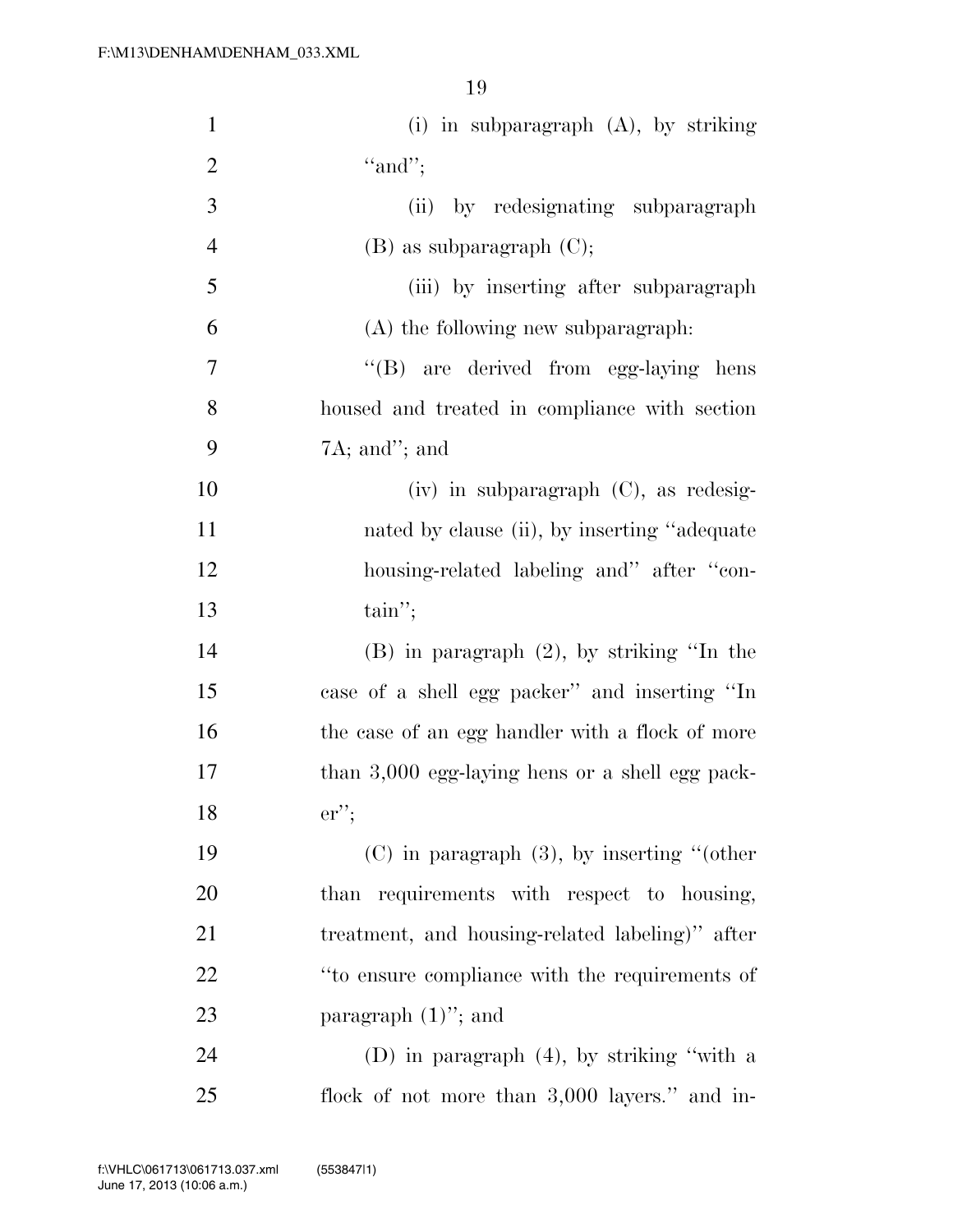serting ''who buys, sells, handles, or processes eggs or egg products solely from 1 flock of not more than 3,000 egg-laying hens.''.

 (d) LABELING.—Section 7(a) of the Egg Products Inspection Act of 1970 (21 U.S.C. 1036(a)) is amended by inserting ''adequate housing-related labeling,'' after ''plant where the products were processed,''.

 (e) LIMITATION ON EXEMPTIONS BY SECRETARY.— Section 15(a) of the Egg Products Inspection Act of 1970 (21 U.S.C. 1044(a)) is amended in the matter preceding paragraph (1), by inserting ''(not including subsection (c) of section 8)'' after ''exempt from specific provisions''.

13 (f) IMPORTS.—Section  $17(a)(2)$  of the Egg Products Inspection Act of 1970 (21 U.S.C. 1046(a)(2)) is amended by striking ''subdivision thereof and are labeled and pack- aged'' and inserting ''subdivision thereof; and no eggs or egg products capable of use as human food shall be im- ported into the United States unless they are produced, labeled, and packaged''.

20 (g) ENFORCEMENT OF HEN HOUSING AND TREAT- MENT STANDARDS.—Section 8 of the Egg Products In-spection Act (21 U.S.C. 1037) is amended—

 (1) by redesignating subsections (c), (d), (e), and (f) as subsections (d), (e), (f), and (g), respec-tively;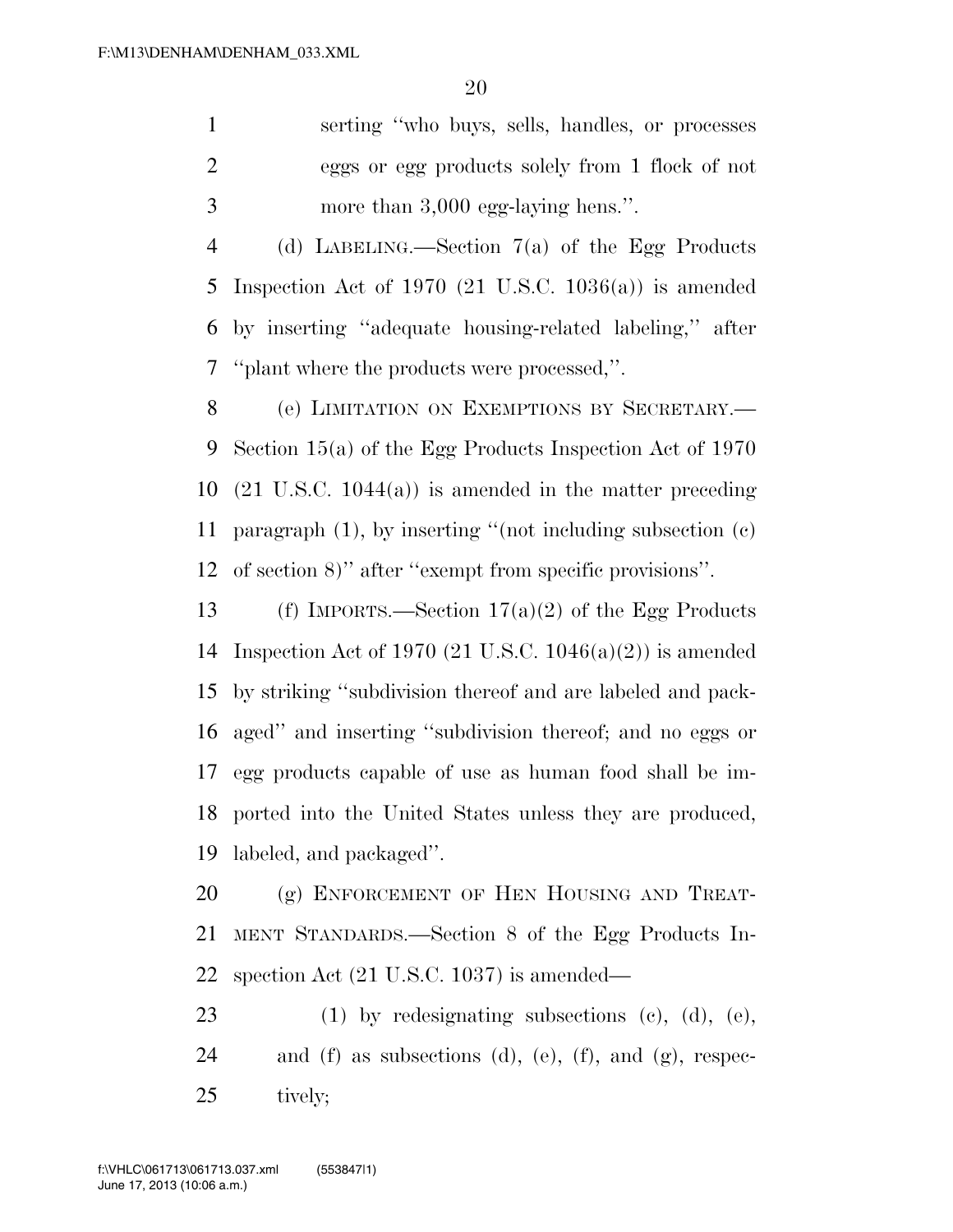(2) by inserting after subsection (b) the fol-lowing new subsection:

 ''(c)(1) No person shall buy, sell, or transport, or offer to buy or sell, or offer or receive for transportation, in any business or commerce any eggs or egg products derived from egg-laying hens housed or treated in violation of any provision of section 7A.

8 "(2) No person shall buy, sell, or transport, or offer to buy or sell, or offer or receive for transportation, in any business or commerce any eggs or egg products de- rived from egg-laying hens unless the container or pack- age, including any immediate container, of the eggs or egg products, beginning on the date that is 1 year after the date of enactment of the Federal Agriculture Reform and Risk Management Act of 2013, contains adequate hous-ing-related labeling.

 ''(3) No person shall buy, sell, or transport, or offer to buy or sell, or offer or receive for transportation, in any business or commerce, in California, any eggs or egg products derived from egg-laying hens unless the egg-lay- ing hens are provided floor space and enrichments equiva-22 lent to that required under subsections  $(a)(3)$  and  $(b)(3)$  of section 7A of this Act regardless of where the eggs are produced.''; and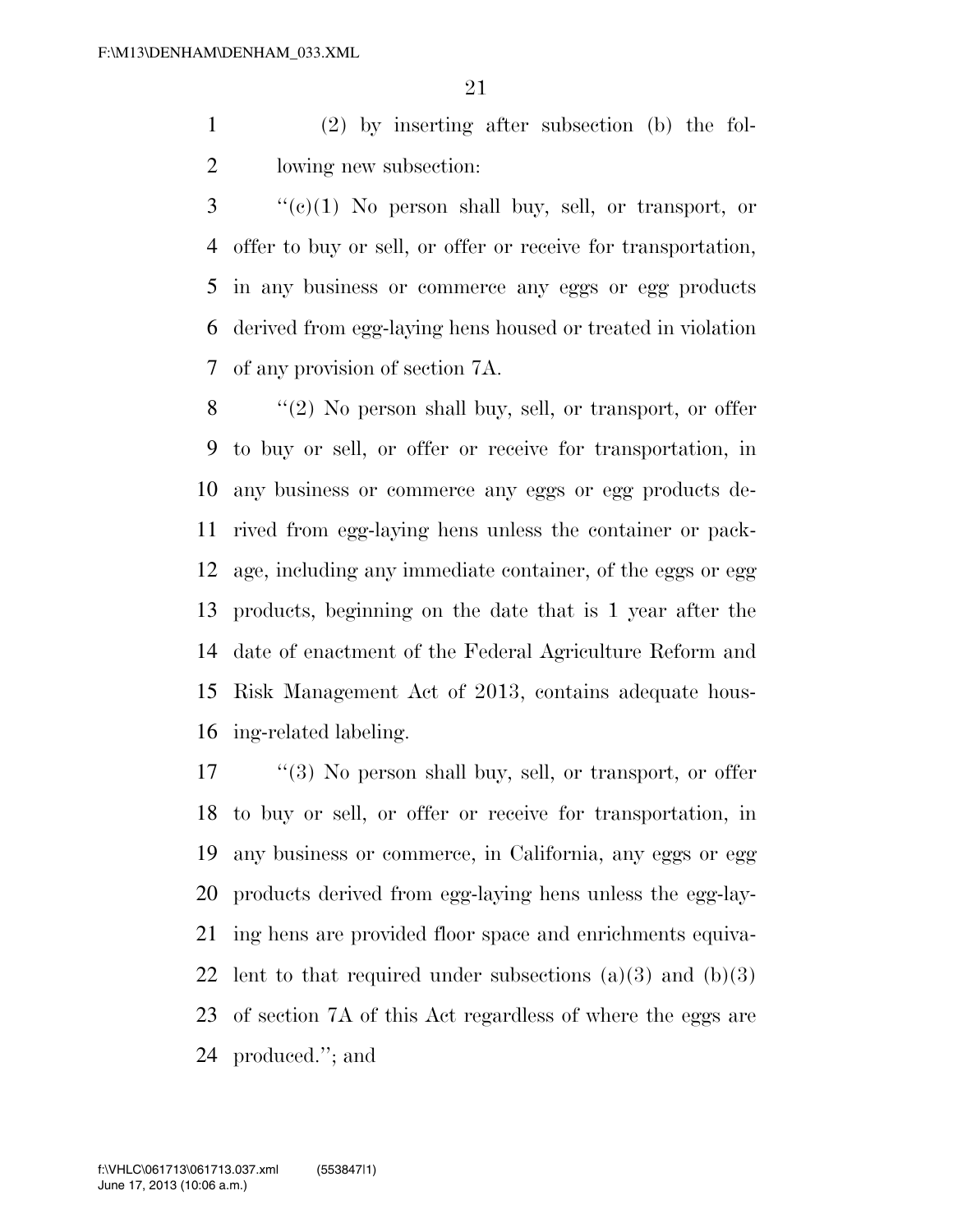(3) in subsection (e) (as redesignated by para-2 graph  $(1)$ ), by inserting "7A," after "section". (h) STATE AND LOCAL AUTHORITY.—Section 23 of the Egg Products Inspection Act (21 U.S.C. 1052) is amended— (1) by redesignating subsections (c) and (d) as subsections (d) and (e), respectively; (2) by inserting after subsection (b) the fol- lowing new subsection: ''(c) PROHIBITION AGAINST ADDITIONAL OR DIF- FERENT REQUIREMENTS THAN FEDERAL REQUIRE- MENTS RELATED TO MINIMUM SPACE ALLOTMENTS FOR HOUSING EGG-LAYING HENS IN COMMERCIAL EGG PRO- DUCTION.—Requirements within the scope of this Act with respect to minimum floor space allotments or enrich- ments for egg-laying hens housed in commercial egg pro- duction which are in addition to or different than those made under this Act may not be imposed by any State or local jurisdiction. Otherwise the provisions of this Act shall not invalidate any law or other provisions of any State or other jurisdiction in the absence of a conflict with this Act.''; and

 (3) by inserting after subsection (e) (as redesig- nated by paragraph (1)) the following new sub-section: